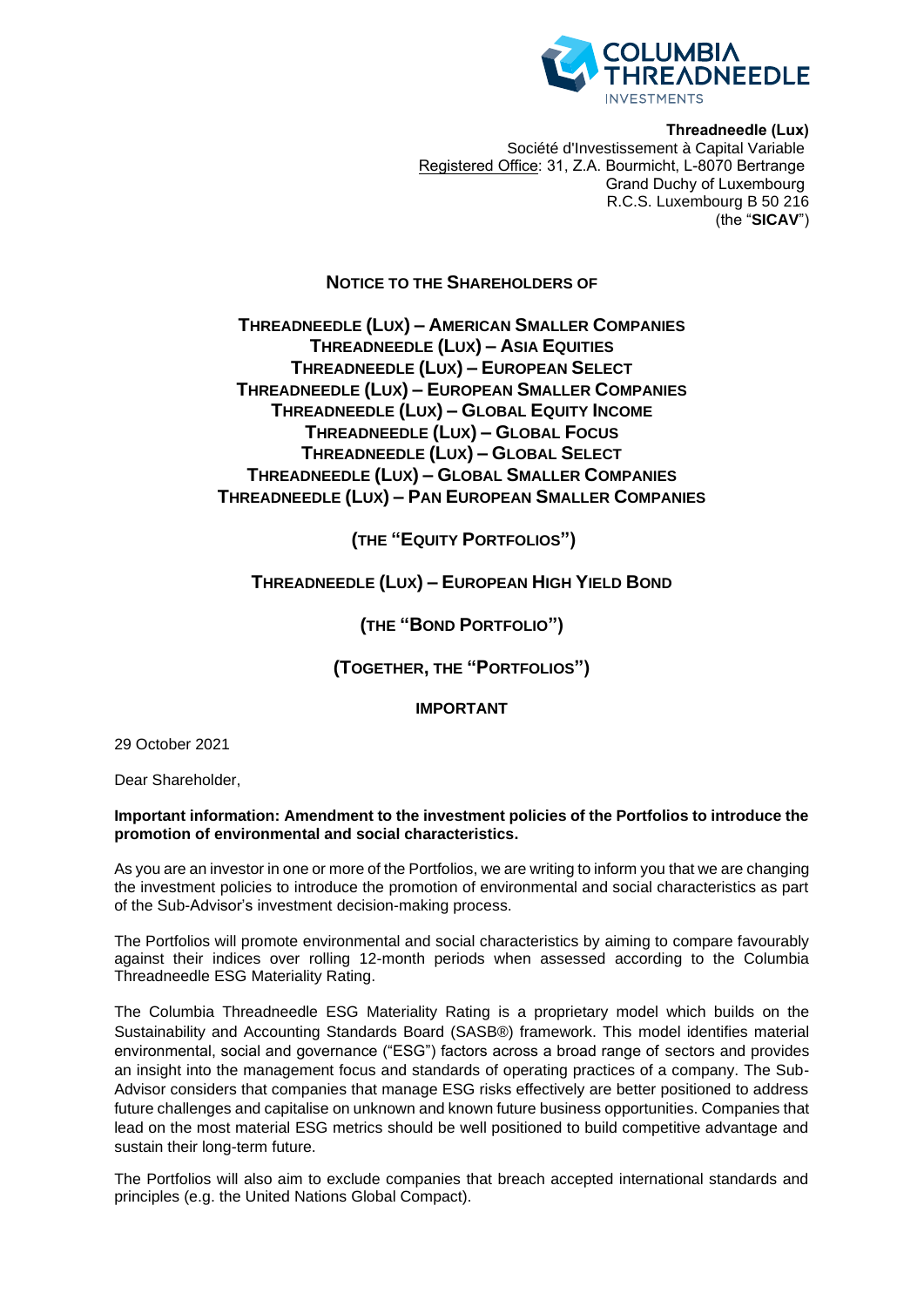The amended policies will be adopted from 1 December 2021 (the "**Effective Date**").

These changes will result in the Portfolios being categorised as promoting environmental or social characteristics under Article 8 of the EU Regulation 2019/2088 on sustainability-related disclosures in the financial services sector ("**SFDR**").

For any capitalised terms below that are not specifically defined, please refer to the definition in the "Glossary" section of the Prospectus.

### **What is changing?**

For each Portfolio, the investment policy will be amended to add a description of the way in which the promotion of environmental and social characteristics will be achieved. The additional text is set out in the table below, and will be added to the investment policy of each Portfolio in the "Investment Objectives and Policies" section of the Prospectus from the Effective Date.

| <b>Feature</b>                                                                     | <b>Additional text from the Effective Date</b>                                                                                                                                                                                                                                                                                                                                                                                                                                                                                                                                                                                                                                                                                                                                                                                                                                                                                                                                                                                                                                                                                                                                                                                                                                                                                                                                                                                         |
|------------------------------------------------------------------------------------|----------------------------------------------------------------------------------------------------------------------------------------------------------------------------------------------------------------------------------------------------------------------------------------------------------------------------------------------------------------------------------------------------------------------------------------------------------------------------------------------------------------------------------------------------------------------------------------------------------------------------------------------------------------------------------------------------------------------------------------------------------------------------------------------------------------------------------------------------------------------------------------------------------------------------------------------------------------------------------------------------------------------------------------------------------------------------------------------------------------------------------------------------------------------------------------------------------------------------------------------------------------------------------------------------------------------------------------------------------------------------------------------------------------------------------------|
| <b>Investment Objective and</b><br><b>Policy (benchmark</b><br>disclosure section) | The Portfolio promotes environmental and social characteristics<br>by aiming to compare favourably against the index over rolling<br>12-month periods when assessed according to the Columbia<br>Threadneedle ESG Materiality Rating, as set out below. The<br>index is not designed to specifically consider environmental or<br>social characteristics.                                                                                                                                                                                                                                                                                                                                                                                                                                                                                                                                                                                                                                                                                                                                                                                                                                                                                                                                                                                                                                                                              |
| <b>Investment Objective and</b>                                                    | <b>Promotion of Environmental and Social Characteristics</b>                                                                                                                                                                                                                                                                                                                                                                                                                                                                                                                                                                                                                                                                                                                                                                                                                                                                                                                                                                                                                                                                                                                                                                                                                                                                                                                                                                           |
| <b>Policy (new section)</b>                                                        | The Sub-Advisor promotes environmental and social<br>characteristics by integrating a range of responsible investment<br>measures into the investment decision-making process.<br>Over rolling 12-month periods, the Portfolio aims to compare<br>favourably with the [Index*] according to the Columbia<br>Threadneedle ESG Materiality Rating - a proprietary model<br>which builds on the Sustainability and Accounting Standards<br>Board (SASB®) framework. This model identifies material<br>environmental, social and governance ("ESG") factors across a<br>broad range of sectors, and provides an insight into the<br>management focus and standards of operating practices of a<br>company. The Sub-Advisor considers that companies that<br>manage ESG risks effectively are better positioned to address<br>future challenges, and capitalise on unknown and known future<br>business opportunities. Companies that lead on the most<br>material ESG metrics should be well positioned to build<br>competitive advantage and sustain their long-term future.<br>The Portfolio also aims to exclude companies that breach<br>accepted international standards and principles (e.g. the United<br>Nations Global Compact). Companies in breach may be<br>assessed as suitable for investment by the Portfolio, if in the<br>opinion of the Sub-Advisor there are tangible mitigating factors<br>for the company to be held. |
|                                                                                    | For the Equity Portfolios:                                                                                                                                                                                                                                                                                                                                                                                                                                                                                                                                                                                                                                                                                                                                                                                                                                                                                                                                                                                                                                                                                                                                                                                                                                                                                                                                                                                                             |
|                                                                                    | The Sub-Advisor ensures that at least:                                                                                                                                                                                                                                                                                                                                                                                                                                                                                                                                                                                                                                                                                                                                                                                                                                                                                                                                                                                                                                                                                                                                                                                                                                                                                                                                                                                                 |
|                                                                                    | 90% of equity securities issued by large companies<br>domiciled in developed countries; and                                                                                                                                                                                                                                                                                                                                                                                                                                                                                                                                                                                                                                                                                                                                                                                                                                                                                                                                                                                                                                                                                                                                                                                                                                                                                                                                            |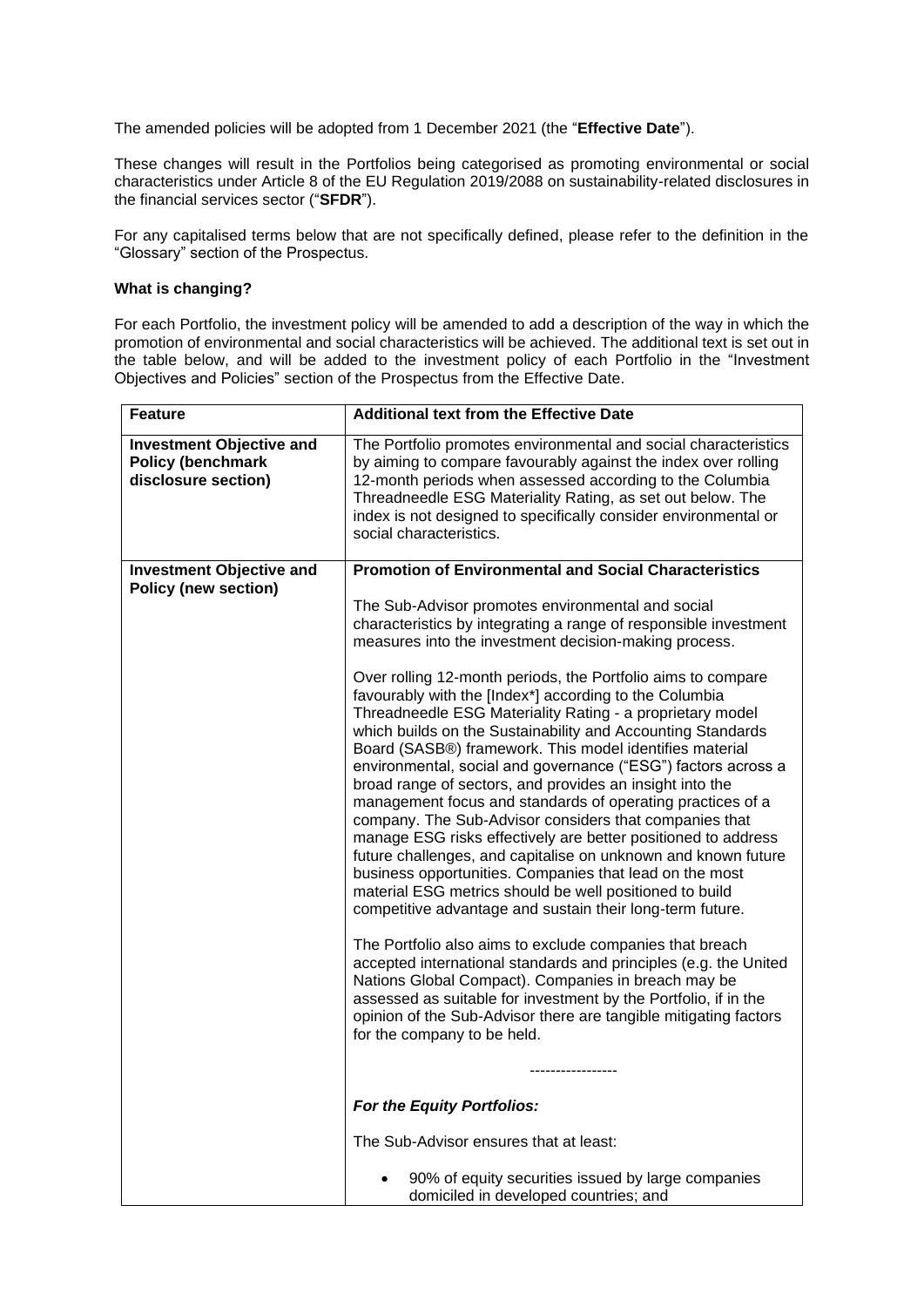|                                   | 75% of equity securities issued by large companies<br>domiciled in Emerging Market Countries or by small and<br>medium companies,                                                                                                                                                              |
|-----------------------------------|------------------------------------------------------------------------------------------------------------------------------------------------------------------------------------------------------------------------------------------------------------------------------------------------|
|                                   | held by the Portfolio are rated against the above measures. For<br>the purposes of this test, small companies are those with a<br>market capitalisation below €5 billion, medium companies are<br>those between €5 billion and €10 billion and large companies<br>are those above €10 billion. |
|                                   | For the Bond Portfolio:                                                                                                                                                                                                                                                                        |
|                                   | The Sub-Advisor ensures that at least two thirds of the fixed<br>income securities held by the Portfolio are rated against the<br>above measures.<br>-----------------                                                                                                                         |
|                                   | To support and enhance the promotion of environmental and<br>social characteristics, the Sub-Advisor will seek proactive<br>engagement with companies with a view to influencing<br>management teams to improve their practices, for example on<br>issues relating to carbon emissions.        |
|                                   | Further information on the Portfolio investment guidelines,<br>including the Columbia Threadneedle ESG Materiality Rating<br>methodology and engagement policy, is available at<br>columbiathreadneedle.com.                                                                                   |
|                                   | The Portfolio is categorised as one that promotes environmental<br>or social characteristics under Article 8 of the EU Regulation<br>2019/2088 on sustainability-related disclosures in the financial<br>services sector (SFDR).                                                               |
| <b>Typical Investor's Profile</b> | This Portfolio is suitable for investors who:                                                                                                                                                                                                                                                  |
|                                   | seek an investment that promotes environmental and social<br>characteristics.                                                                                                                                                                                                                  |

*\*The Index for each Portfolio, as set out in the existing Investment Objectives and Policies section of the Prospectus.*

### **Why are we making these changes?**

Following the introduction of SFDR, investors are increasingly requiring that investment funds embed the promotion of environmental and social characteristics into the investment process. By making these changes to the investment policies of the Portfolios, this will become a binding commitment. Shareholders should note that the Portfolios have historically compared favourably against their respective indices on the measures set out above, and therefore we do not expect these amendments to the investment policies to result in significant changes to the way in which the Portfolios are currently managed.

### **What do I need to do?**

You do not need to do anything as a result of these changes, which will take effect automatically on the Effective Date.

### **What can I do if I disagree with the changes?**

Shareholders may redeem their shares in the Portfolios, or exchange their shares into shares of an alternative Portfolio of the SICAV, free of any charges, by submitting a written request to the Registrar and Transfer Agent: International Financial Data Services (Luxembourg) S.A.. Such redemption or